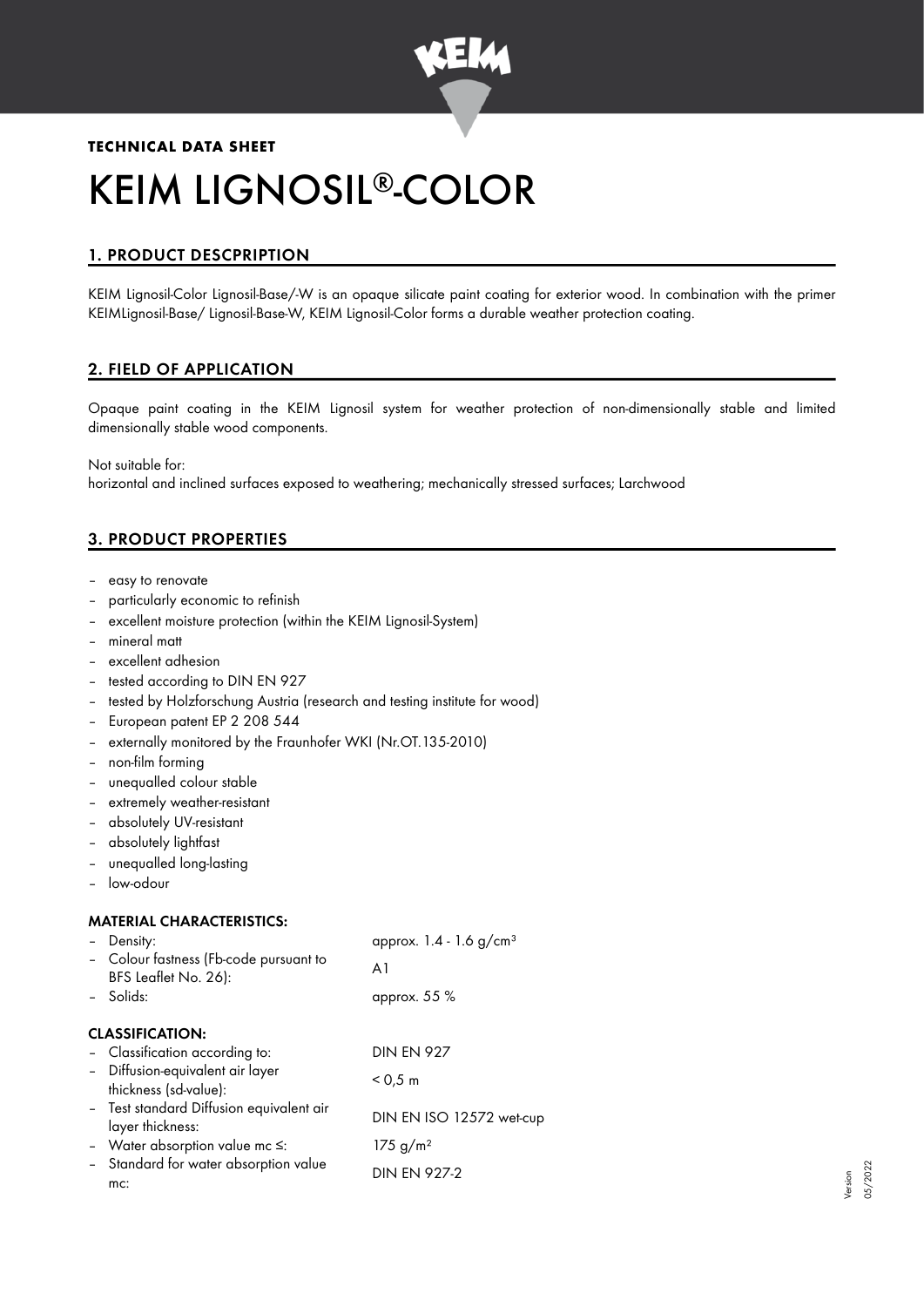#### COLOUR SHADES:

White and colour shades only with purely mineral, light-resistant pigments. Note: The colour coordinates of the colour shades 9001 – 9010 deviate from the representation in the KEIM Exclusiv colour chart due to the system. All colour shades can be mixed with each other.

# 4. APPLICATION INSTRUCTIONS

# SUBSTRATE PREPARATION:

The substrate must be strong, dry, clean, sound and free from adhesion-reducing residues. In the case of wood coatings, discolouration may occur due to wood ingredients. Please refer to the Technical Data Sheet KEIM Lignosil-Scudo.

#### APPLICATION CONDITIONS:

Ambient and substrate temperature ≥ 5 °C during application and drying. Do not apply in direct sunlight or on sun-heated substrates. Protect surfaces from direct sun, wind and rain during and after application.

#### APPLICATION:

It can be applied with an airless device (nozzle ≥ 417 ), brush or roller. Industrial application is possible with automatic coating machines (e.g. automatic brush or vacuum machine).

Prime coat: Apply undiluted with KEIM Lignosil-Color to the surface primed with KEIM Lignosil-Base/ Lignosil-Base-W and dried.

Final coat: after drying of the primer coat Apply KEIM Lignosil-Color undiluted..

Note: A covering coating with KEIM Lignosil-Color must always be applied twice without dilution!

#### DRYING TIME:

Surface dry after 6 hours at the earliest (at 23 °C and 50% relative humidity) Can be overcoated after 12 hours at the earliest (at 23°C and 50% RH). At higher relative humidity, layer thicknesses and/or lower temperatures, drying is delayed accordingly.

#### CONSUMPTION:

approx. 0,2 l/m² for two coatings.

These material consumption values are guide values for smooth substrates. Exact consumption values must be determined by means of test areas.

#### CLEANING OF TOOLS:

Clean immediately with water.

# 5. PACKAGING

| <b>Container content</b> | Unit of measure | Quantity on pallet | Type of container |
|--------------------------|-----------------|--------------------|-------------------|
|                          |                 | つつ                 | tin bucket        |
|                          |                 | 70                 | tin bucket        |
|                          |                 | 80                 | tin can           |

# 6. STORAGE

| max. storage time | <b>Storage conditions</b>                                                                   |
|-------------------|---------------------------------------------------------------------------------------------|
| 12 months         | cool<br>frost-free<br>keep container tightly sealed.<br>protected from heat and direct sun. |